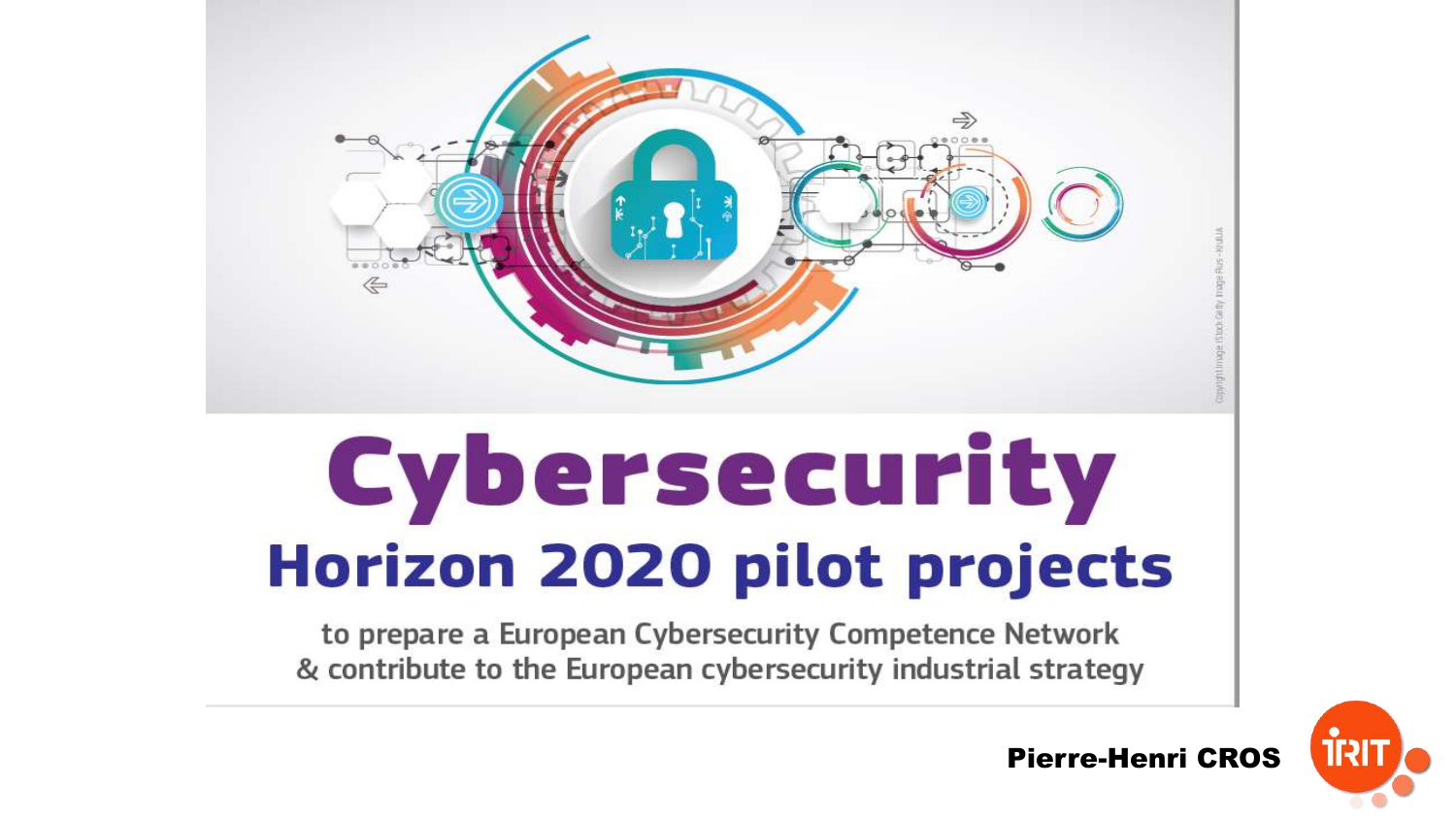



#### More than **€63.5 million** invested in 4 projects Cyber o, **ECH® Security** SPARTA **CONCURRDIA** for Europe Cyber security cOmpeteNCe IOr Research and Innovation Partners: 46 Partners: 30 Partners: 44 Partners: 43 EU Member States involved: 15 EU Member States involved: 14 EU Member States Involved: 20 EU Member States involved: 14 Key words Key words Key words Key words SME & startup ecosystem Cybersecurity for citizens Network of Cybersecurity centres Research Governance Ecosystem for education Application cases Cybersecurity skills Cyber Range Socio-economic aspects of security Research Governance Cybersecurity demonstration cases Cybersecurity certification Virtual labs and services Cyber Range Cyber-skills Framework Community engagement **undated BMarch** Threat Intelligence for Europe vbersecurity certification Cybersecurity certification International cooperation DDoS Clearing House for Europe Training in security Cybersecurity early warning Strategic Autonomy AI for cybersecurity Post-Quantum cryptography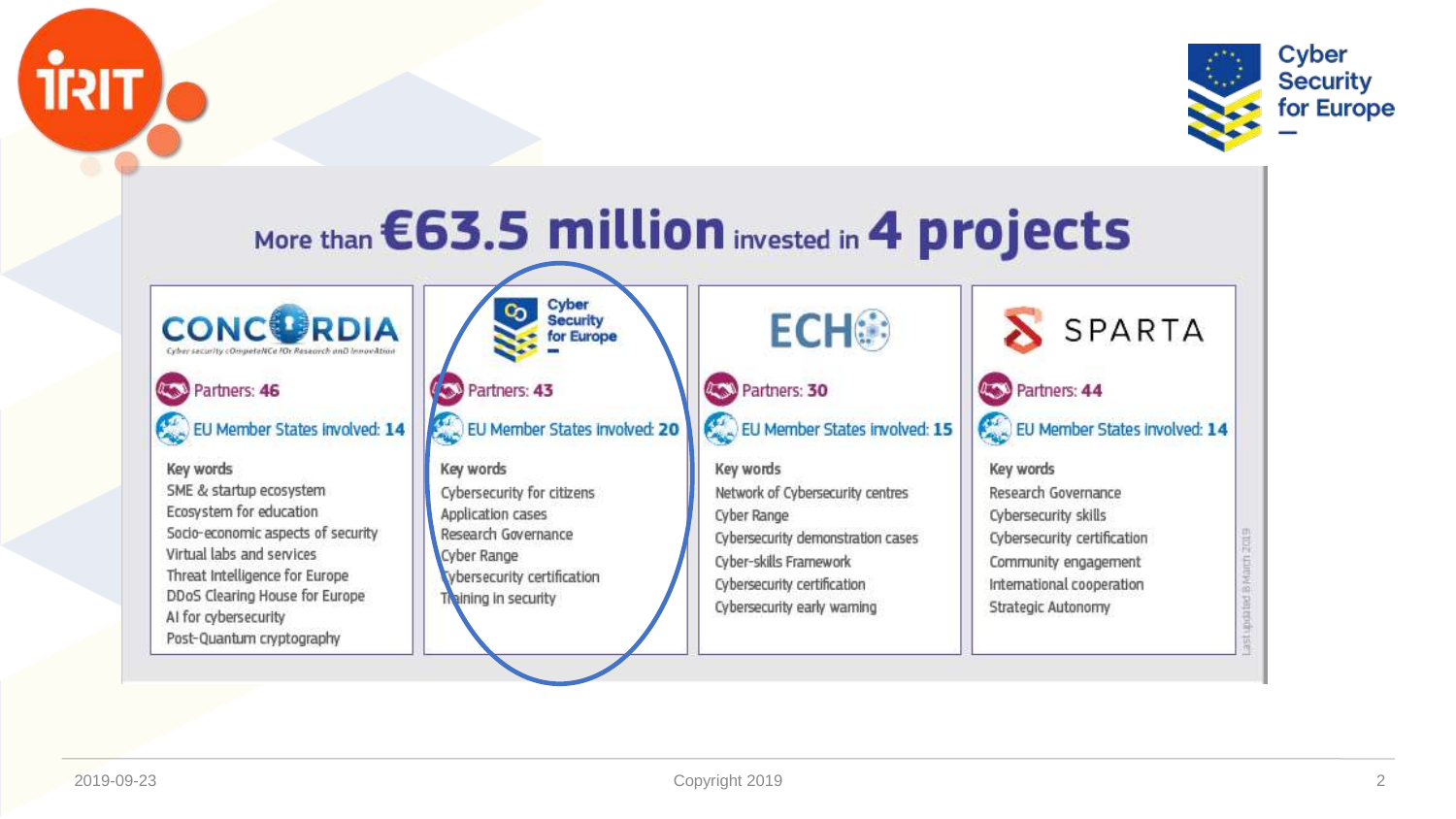## CyberSec4Europe Overview



CyberSec4Europe will develop a governance model for the future European Cybersecurity Competence Network and will trial this model in several technology and innovation activities relevant for progressing Europe's cybersecurity capabilities, adopting a robust, evolutionary path based on five foundational pillars:

- **Governance**
- **Cooperation**
- Building future-oriented European capabilities
- EU leadership in cybersecurity innovation
- Supporting the complete industrial value chain

11317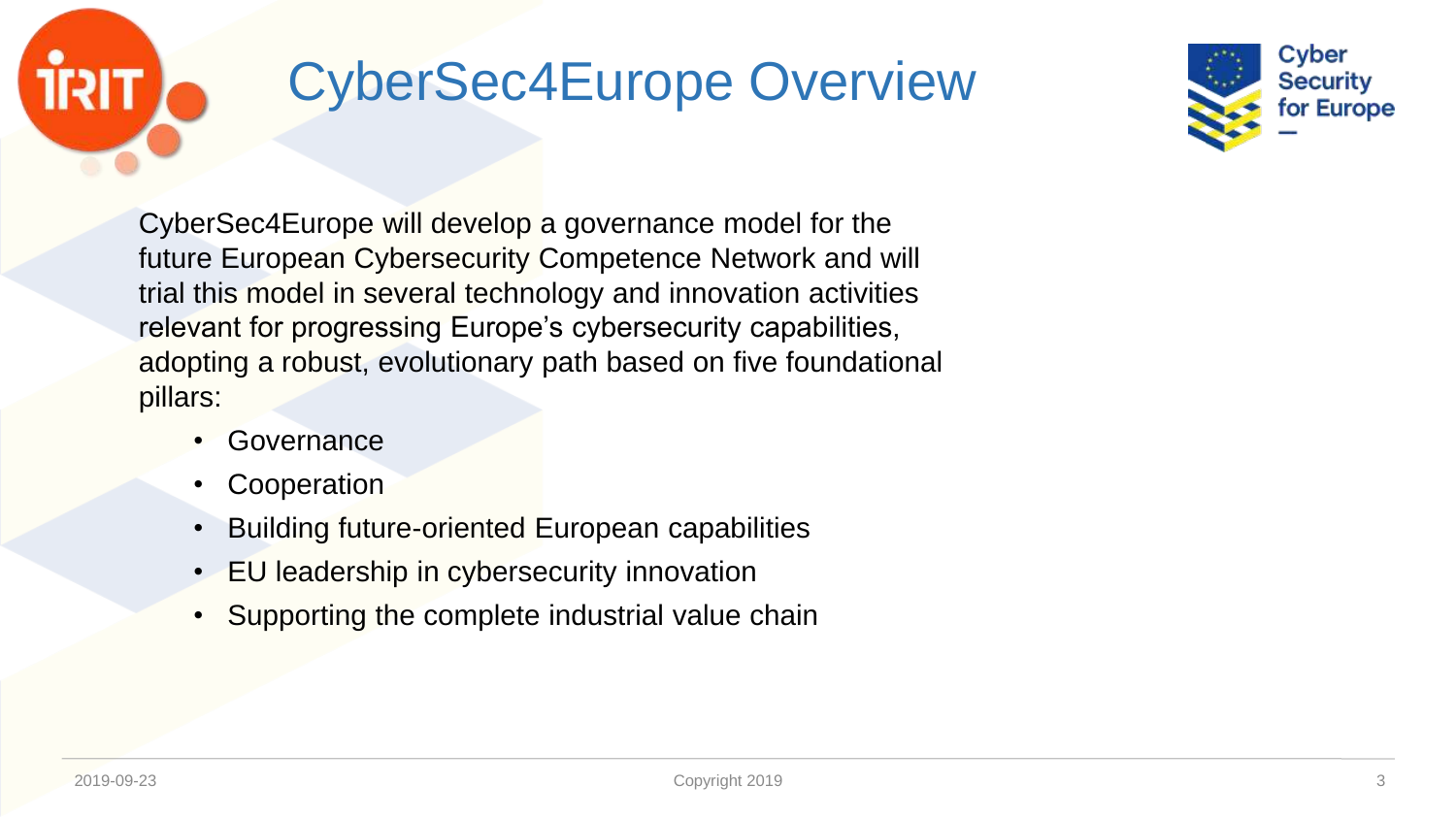

#### WP2: Governance Design and Pilot Tasks



- Assessing best governance practices
- Governance structure design
- Operation and testing of the governance structure
- Preparation for the future Cybersecurity Competence Network

#### • **Task 2.4 Operation and Testing of the Governance Structure [M1-M36]**

Governance model V1.0 as described in D2.1 will be validated by applying the model to the regional cybersecurity expertise hub that is being established by **our partners in Toulouse**. The Toulouse hub will be **responsible for implementing the decision processes and policies proposed by the governance model…… wi**ll be partially validated on a selection of cases from the Toulouse hub, as well as from others that may have been established by other partners in the meantime.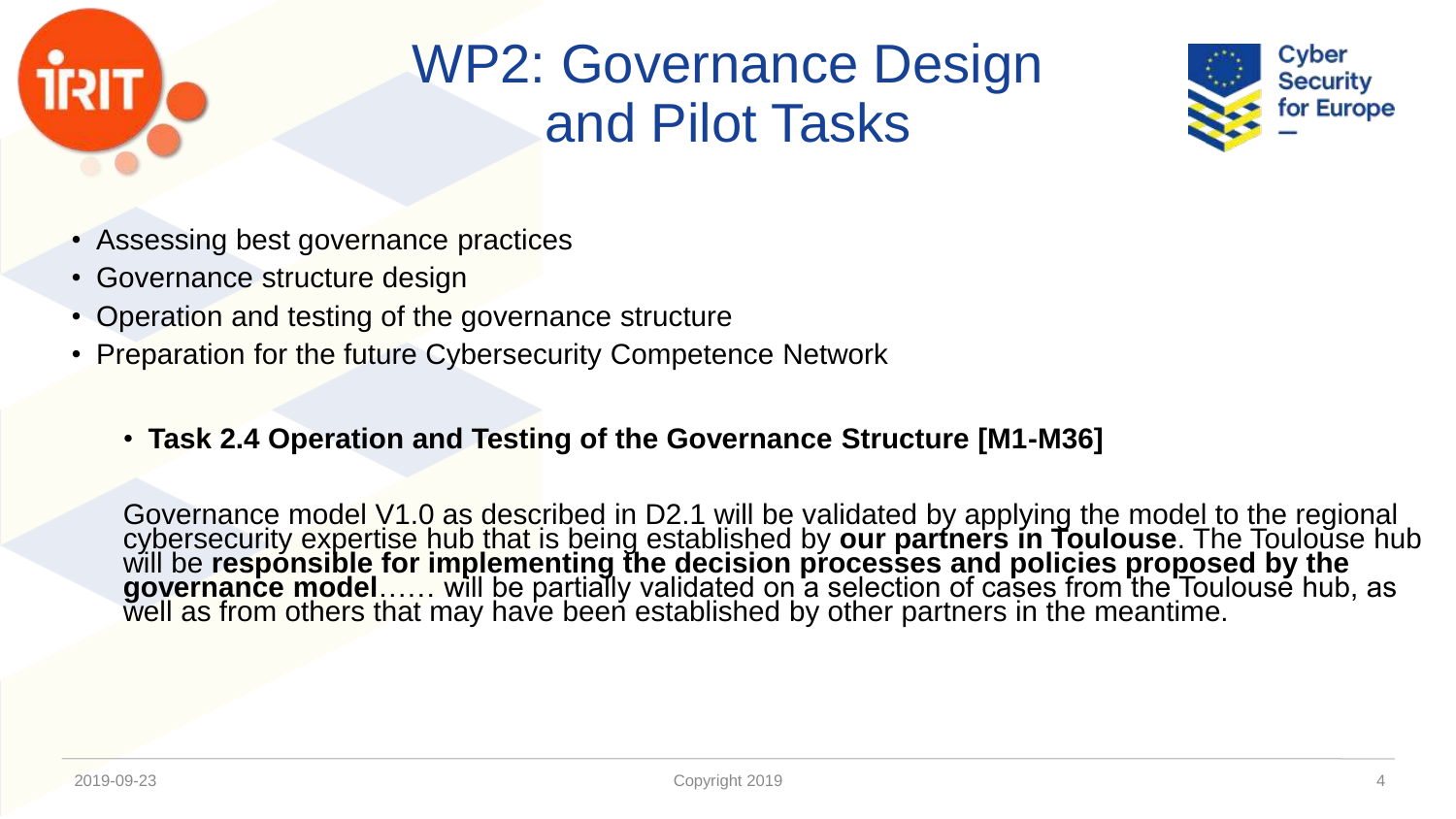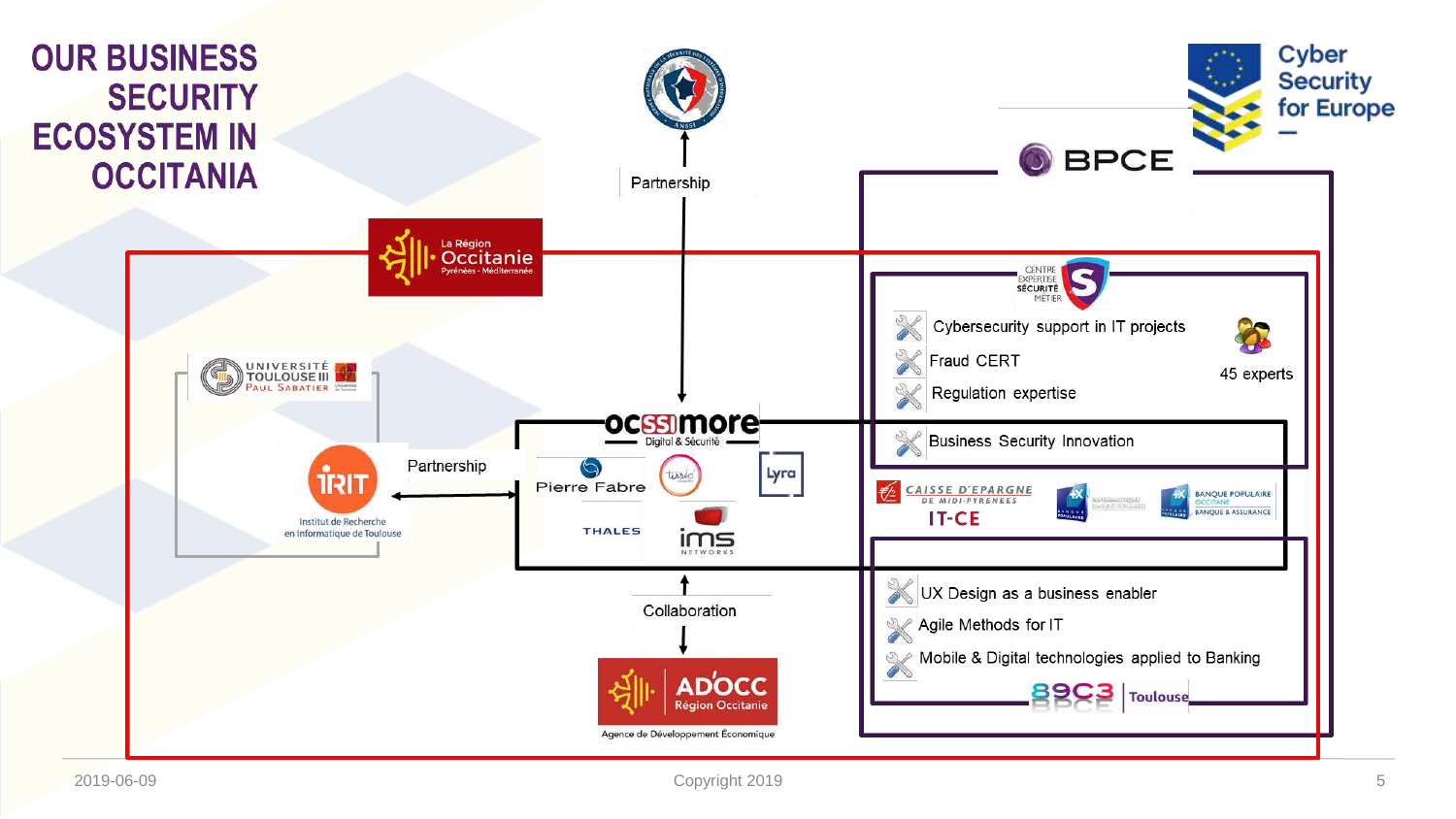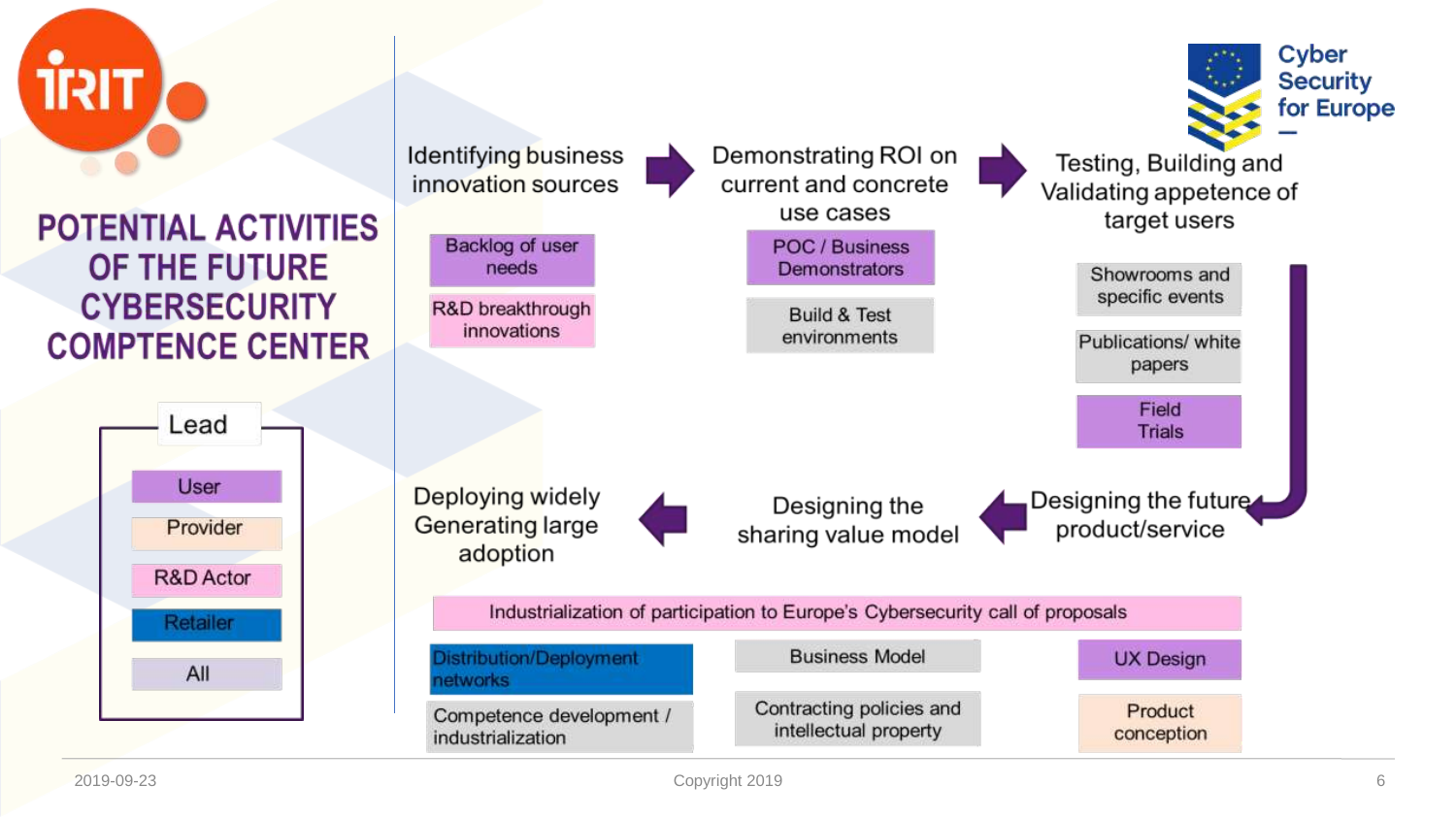

#### Demonstration cases



- Finance and E-Commerce
- Supply Chain Security Assurance
- Privacy-preserving Identity Management
- Incident Reporting
- Maritime Transport
- e-Health and Medical Data Exchange
- Smart Cities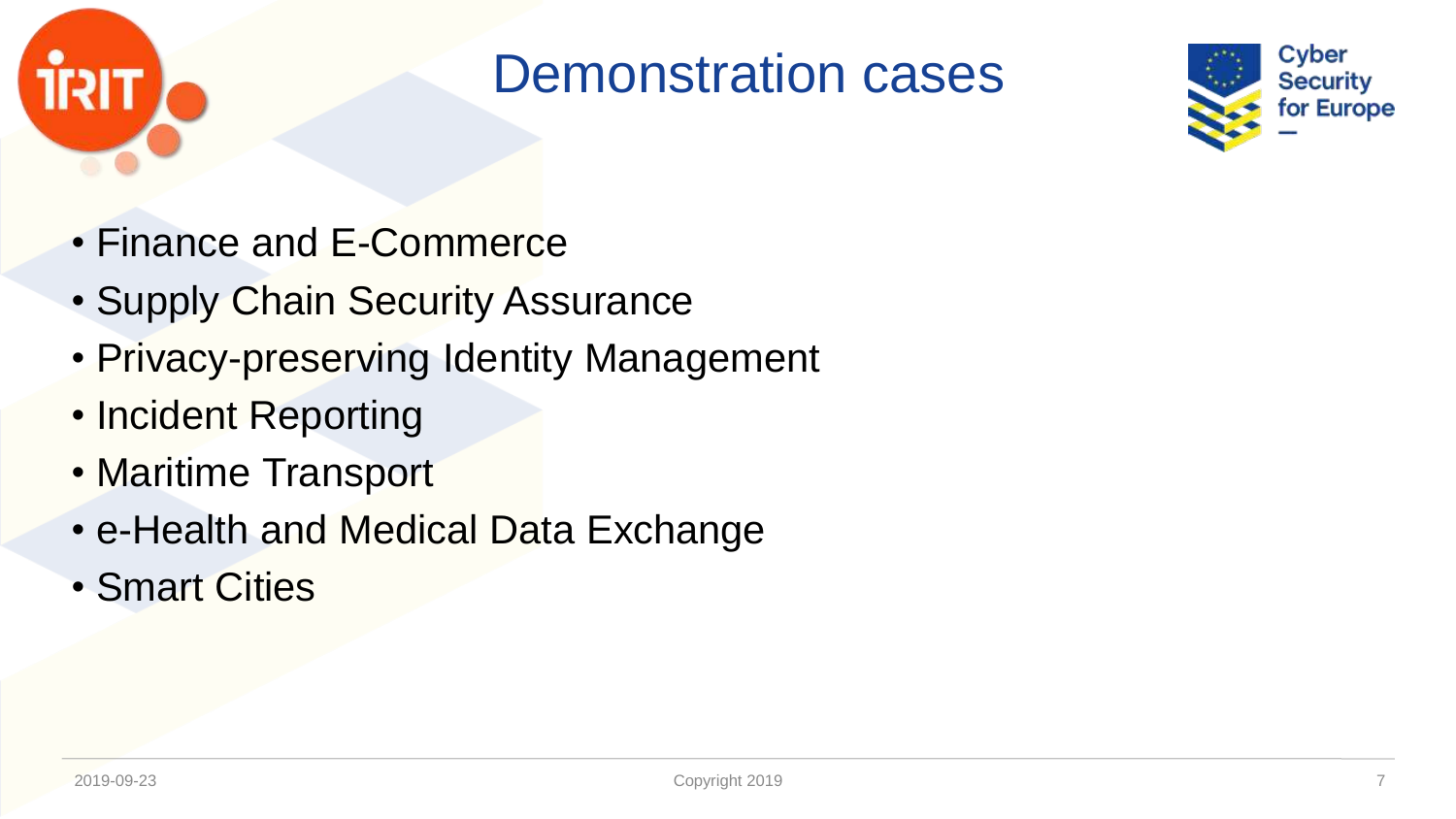

#### Incident reporting



The main problems and challenges identified by the stakeholders are:

- Lack of harmonised procedures
- Prove the efficiency of AI in cybersecurity events detection and incident responses
- Access to the information
- Facilitating the collection of incident and/or data leak
- Train people to manage security incidents
- Improve the economic model of CERT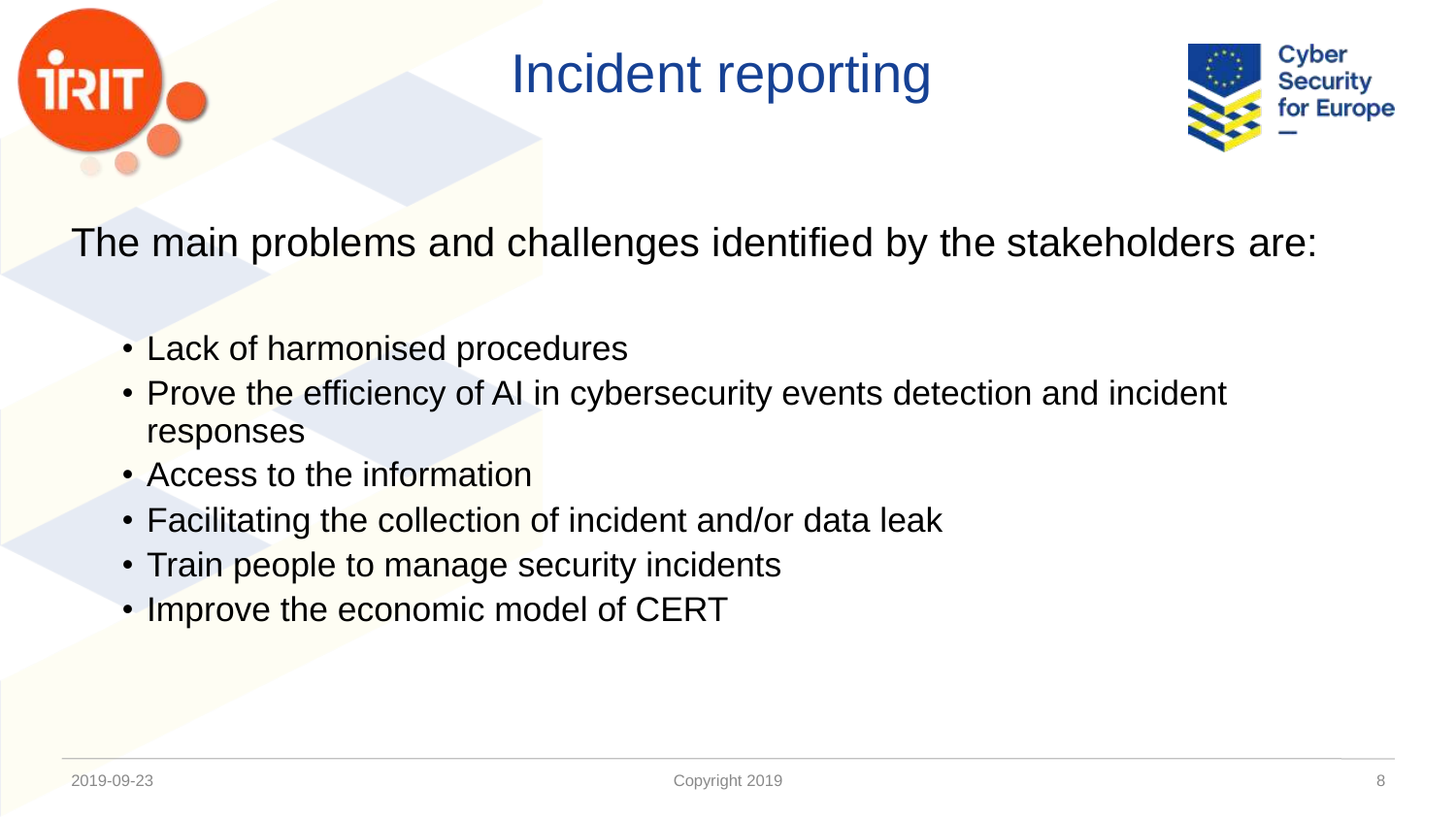

#### Incident reporting



#### The main problems and challenges identified by the stakeholders are:

- Lack of harmonised procedures
- Prove the efficiency of AI in cybersecurity events detection and incident responses
- Access to the information
- Facilitating the collection of incident and/or data leak
- Train people to manage security incidents
	- $\circ$  Understand what constitutes a security incident, and what is not considered a security incident (e.g. spam, etc.).
	- $\circ$  Identify and correctly react to security incidents.
- Improve the economic model of CERT
	- o Today, the economic model for sharing incident reports is based on a pricing system that is proportional to the wealth of information provided. This restricts the use of a full service to those who can pay for it.
	- $\circ$  SMEs should be supported, financially and from an organizational point of view (like a EU grant).